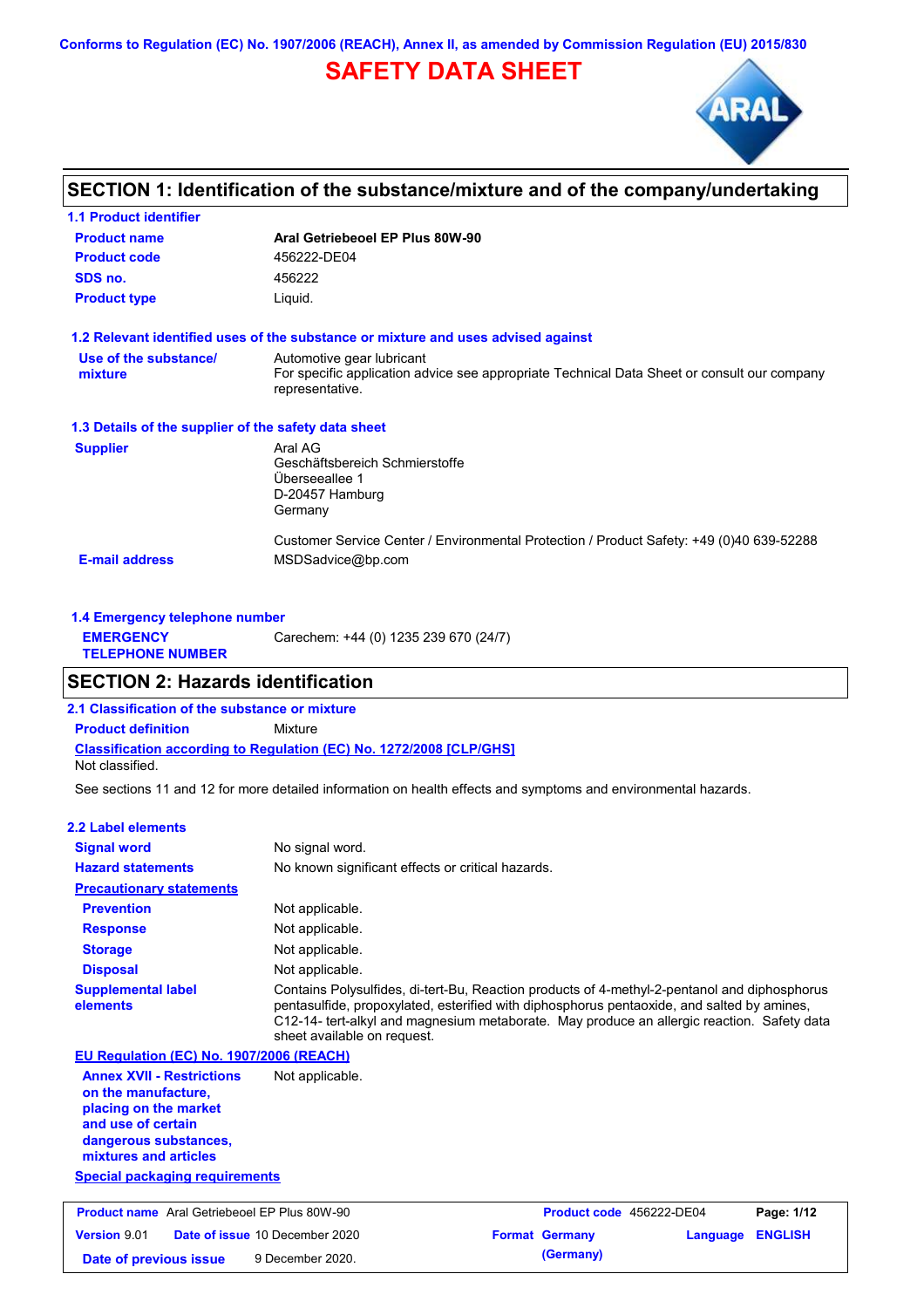# **SECTION 2: Hazards identification**

| <b>Containers to be fitted</b><br>with child-resistant<br>fastenings                                                     | Not applicable.                                                                                                                                                      |
|--------------------------------------------------------------------------------------------------------------------------|----------------------------------------------------------------------------------------------------------------------------------------------------------------------|
| <b>Tactile warning of danger</b>                                                                                         | Not applicable.                                                                                                                                                      |
| 2.3 Other hazards                                                                                                        |                                                                                                                                                                      |
| <b>Results of PBT and vPvB</b><br>assessment                                                                             | Product does not meet the criteria for PBT or vPvB according to Regulation (EC) No. 1907/2006,<br>Annex XIII.                                                        |
| <b>Product meets the criteria</b><br>for PBT or vPvB according<br>to Regulation (EC) No.<br><b>1907/2006, Annex XIII</b> | This mixture does not contain any substances that are assessed to be a PBT or a vPvB.                                                                                |
| Other hazards which do<br>not result in classification                                                                   | Defatting to the skin.<br>Experimental data on one or more of the components has been used to determine all or part of<br>the hazard classification of this product. |

## **SECTION 3: Composition/information on ingredients**

#### **3.2 Mixtures**

Mixture **Product definition**

Highly refined base oil (IP 346 DMSO extract < 3%). Proprietary performance additives.

| <b>Product/ingredient</b><br>name                                                                                                                                                    | <b>Identifiers</b>                                            | %      | <b>Regulation (EC) No.</b><br><b>1272/2008 [CLP]</b>                                     | <b>Type</b> |
|--------------------------------------------------------------------------------------------------------------------------------------------------------------------------------------|---------------------------------------------------------------|--------|------------------------------------------------------------------------------------------|-------------|
| Polysulfides, di-tert-Bu                                                                                                                                                             | REACH #: 01-2119540515-43<br>EC: 273-103-3<br>CAS: 68937-96-2 | ≤4.6   | Skin Sens, 1B, H317<br>Aquatic Chronic 3, H412                                           | $[1]$       |
| Reaction products of 4-methyl-<br>2-pentanol and diphosphorus<br>pentasulfide, propoxylated, esterified<br>with diphosphorus pentaoxide, and<br>salted by amines, C12-14- tert-alkyl | REACH #: 01-2119493620-38<br>EC:<br>$CAS: -$                  | $\leq$ | Acute Tox. 4, H302<br>Eye Dam. 1, H318<br>Skin Sens. 1B, H317<br>Aquatic Chronic 2, H411 | $[1]$       |

**See Section 16 for the full text of the H statements declared above.**

## **Type**

[1] Substance classified with a health or environmental hazard

[2] Substance with a workplace exposure limit

[3] Substance meets the criteria for PBT according to Regulation (EC) No. 1907/2006, Annex XIII

[4] Substance meets the criteria for vPvB according to Regulation (EC) No. 1907/2006, Annex XIII

[5] Substance of equivalent concern

[6] Additional disclosure due to company policy

Occupational exposure limits, if available, are listed in Section 8.

## **SECTION 4: First aid measures**

# **4.1 Description of first aid measures**

| <b>Eye contact</b>                | In case of contact, immediately flush eyes with plenty of water for at least 15 minutes. Eyelids<br>should be held away from the eyeball to ensure thorough rinsing. Check for and remove any<br>contact lenses. Get medical attention. |
|-----------------------------------|-----------------------------------------------------------------------------------------------------------------------------------------------------------------------------------------------------------------------------------------|
| <b>Skin contact</b>               | Wash skin thoroughly with soap and water or use recognised skin cleanser. Remove<br>contaminated clothing and shoes. Wash clothing before reuse. Clean shoes thoroughly before<br>reuse. Get medical attention if irritation develops.  |
| <b>Inhalation</b>                 | If inhaled, remove to fresh air. Get medical attention if symptoms occur.                                                                                                                                                               |
| <b>Ingestion</b>                  | Do not induce vomiting unless directed to do so by medical personnel. Get medical attention if<br>symptoms occur.                                                                                                                       |
| <b>Protection of first-aiders</b> | No action shall be taken involving any personal risk or without suitable training.                                                                                                                                                      |

#### **4.2 Most important symptoms and effects, both acute and delayed**

See Section 11 for more detailed information on health effects and symptoms.

## **Potential acute health effects**

| Vapour inhalation under ambient conditions is not normally a problem due to low vapour<br><b>Inhalation</b><br>pressure. |                                                   |  |                                 |            |
|--------------------------------------------------------------------------------------------------------------------------|---------------------------------------------------|--|---------------------------------|------------|
| Ingestion                                                                                                                | No known significant effects or critical hazards. |  |                                 |            |
|                                                                                                                          |                                                   |  |                                 |            |
| <b>Product name</b> Aral Getriebeoel EP Plus 80W-90                                                                      |                                                   |  | <b>Product code</b> 456222-DE04 | Page: 2/12 |

|                        | <b>Product name</b> Aral Getriebeoel EP Plus 80W-90 | <b>Product code</b> 456222-DE04 |                  | Page: 2/12 |
|------------------------|-----------------------------------------------------|---------------------------------|------------------|------------|
| <b>Version</b> 9.01    | <b>Date of issue 10 December 2020</b>               | <b>Format Germany</b>           | Language ENGLISH |            |
| Date of previous issue | 9 December 2020.                                    | (Germany)                       |                  |            |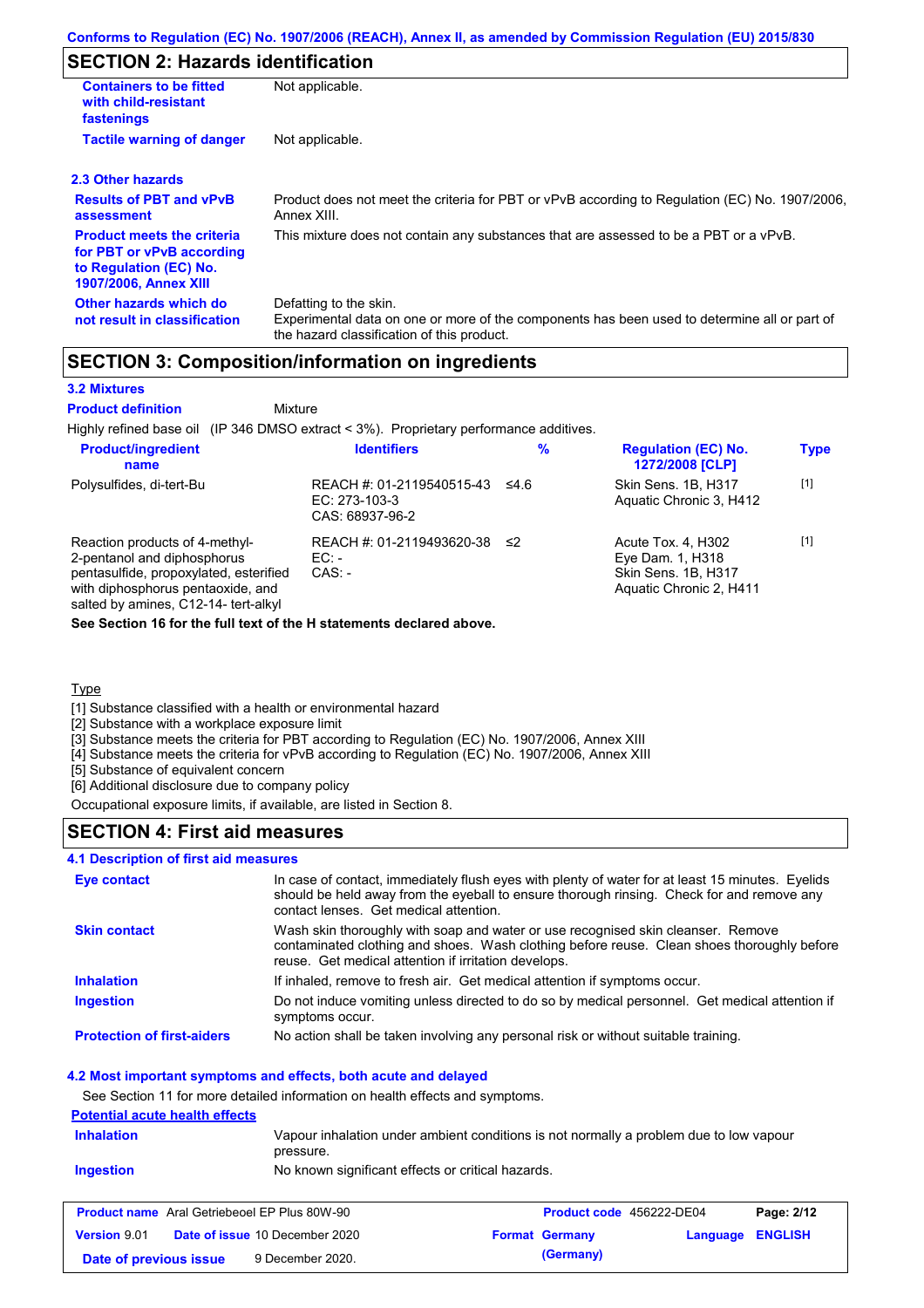# **SECTION 4: First aid measures**

| <b>Skin contact</b> | Defatting to the skin. May cause skin dryness and irritation. Product not classified for<br>sensitisation. Based on data available for this or related materials. |
|---------------------|-------------------------------------------------------------------------------------------------------------------------------------------------------------------|
| Eye contact         | Not classified as an eye irritant. Based on data available for this or related materials.                                                                         |
|                     | Delayed and immediate effects as well as chronic effects from short and long-term exposure                                                                        |
| <b>Inhalation</b>   | Overexposure to the inhalation of airborne droplets or aerosols may cause irritation of the<br>respiratory tract.                                                 |
| <b>Ingestion</b>    | Ingestion of large quantities may cause nausea and diarrhoea.                                                                                                     |
| <b>Skin contact</b> | Prolonged or repeated contact can defat the skin and lead to irritation and/or dermatitis.                                                                        |
| Eye contact         | Potential risk of transient stinging or redness if accidental eye contact occurs.                                                                                 |
|                     |                                                                                                                                                                   |

### **4.3 Indication of any immediate medical attention and special treatment needed**

| <b>Notes to physician</b>                                 | Treatment should in general be symptomatic and directed to relieving any effects.                                                                                                                                                                                                                                                                                 |  |  |  |  |
|-----------------------------------------------------------|-------------------------------------------------------------------------------------------------------------------------------------------------------------------------------------------------------------------------------------------------------------------------------------------------------------------------------------------------------------------|--|--|--|--|
| <b>SECTION 5: Firefighting measures</b>                   |                                                                                                                                                                                                                                                                                                                                                                   |  |  |  |  |
| 5.1 Extinguishing media                                   |                                                                                                                                                                                                                                                                                                                                                                   |  |  |  |  |
| <b>Suitable extinguishing</b><br>media                    | In case of fire, use foam, dry chemical or carbon dioxide extinguisher or spray.                                                                                                                                                                                                                                                                                  |  |  |  |  |
| <b>Unsuitable extinguishing</b><br>media                  | Do not use water jet. The use of a water jet may cause the fire to spread by splashing the<br>burning product.                                                                                                                                                                                                                                                    |  |  |  |  |
| 5.2 Special hazards arising from the substance or mixture |                                                                                                                                                                                                                                                                                                                                                                   |  |  |  |  |
| <b>Hazards from the</b><br>substance or mixture           | In a fire or if heated, a pressure increase will occur and the container may burst.                                                                                                                                                                                                                                                                               |  |  |  |  |
| <b>Hazardous combustion</b><br>products                   | Combustion products may include the following:<br>carbon oxides $(CO, CO2)$ (carbon monoxide, carbon dioxide)                                                                                                                                                                                                                                                     |  |  |  |  |
| 5.3 Advice for firefighters                               |                                                                                                                                                                                                                                                                                                                                                                   |  |  |  |  |
| <b>Special precautions for</b><br>fire-fighters           | No action shall be taken involving any personal risk or without suitable training. Promptly<br>isolate the scene by removing all persons from the vicinity of the incident if there is a fire.                                                                                                                                                                    |  |  |  |  |
| <b>Special protective</b><br>equipment for fire-fighters  | Fire-fighters should wear appropriate protective equipment and self-contained breathing<br>apparatus (SCBA) with a full face-piece operated in positive pressure mode. Clothing for fire-<br>fighters (including helmets, protective boots and gloves) conforming to European standard EN<br>469 will provide a basic level of protection for chemical incidents. |  |  |  |  |

# **SECTION 6: Accidental release measures**

|                                                          | 6.1 Personal precautions, protective equipment and emergency procedures                                                                                                                                                                                                                                                                                                                        |  |  |  |
|----------------------------------------------------------|------------------------------------------------------------------------------------------------------------------------------------------------------------------------------------------------------------------------------------------------------------------------------------------------------------------------------------------------------------------------------------------------|--|--|--|
| For non-emergency<br>personnel                           | No action shall be taken involving any personal risk or without suitable training. Evacuate<br>surrounding areas. Keep unnecessary and unprotected personnel from entering. Do not touch<br>or walk through spilt material. Floors may be slippery; use care to avoid falling. Put on<br>appropriate personal protective equipment.                                                            |  |  |  |
| For emergency responders                                 | If specialised clothing is required to deal with the spillage, take note of any information in<br>Section 8 on suitable and unsuitable materials. See also the information in "For non-<br>emergency personnel".                                                                                                                                                                               |  |  |  |
| <b>6.2 Environmental</b><br>precautions                  | Avoid dispersal of spilt material and runoff and contact with soil, waterways, drains and sewers.<br>Inform the relevant authorities if the product has caused environmental pollution (sewers,<br>waterways, soil or air).                                                                                                                                                                    |  |  |  |
| 6.3 Methods and material for containment and cleaning up |                                                                                                                                                                                                                                                                                                                                                                                                |  |  |  |
| <b>Small spill</b>                                       | Stop leak if without risk. Move containers from spill area. Absorb with an inert material and<br>place in an appropriate waste disposal container. Dispose of via a licensed waste disposal<br>contractor.                                                                                                                                                                                     |  |  |  |
| Large spill                                              | Stop leak if without risk. Move containers from spill area. Prevent entry into sewers, water<br>courses, basements or confined areas. Contain and collect spillage with non-combustible,<br>absorbent material e.g. sand, earth, vermiculite or diatomaceous earth and place in container<br>for disposal according to local regulations. Dispose of via a licensed waste disposal contractor. |  |  |  |

| <b>Product name</b> Aral Getriebeoel EP Plus 80W-90 |  |                                       | <b>Product code</b> 456222-DE04 | Page: 3/12            |                  |  |
|-----------------------------------------------------|--|---------------------------------------|---------------------------------|-----------------------|------------------|--|
| <b>Version 9.01</b>                                 |  | <b>Date of issue 10 December 2020</b> |                                 | <b>Format Germany</b> | Language ENGLISH |  |
| Date of previous issue                              |  | 9 December 2020.                      |                                 | (Germany)             |                  |  |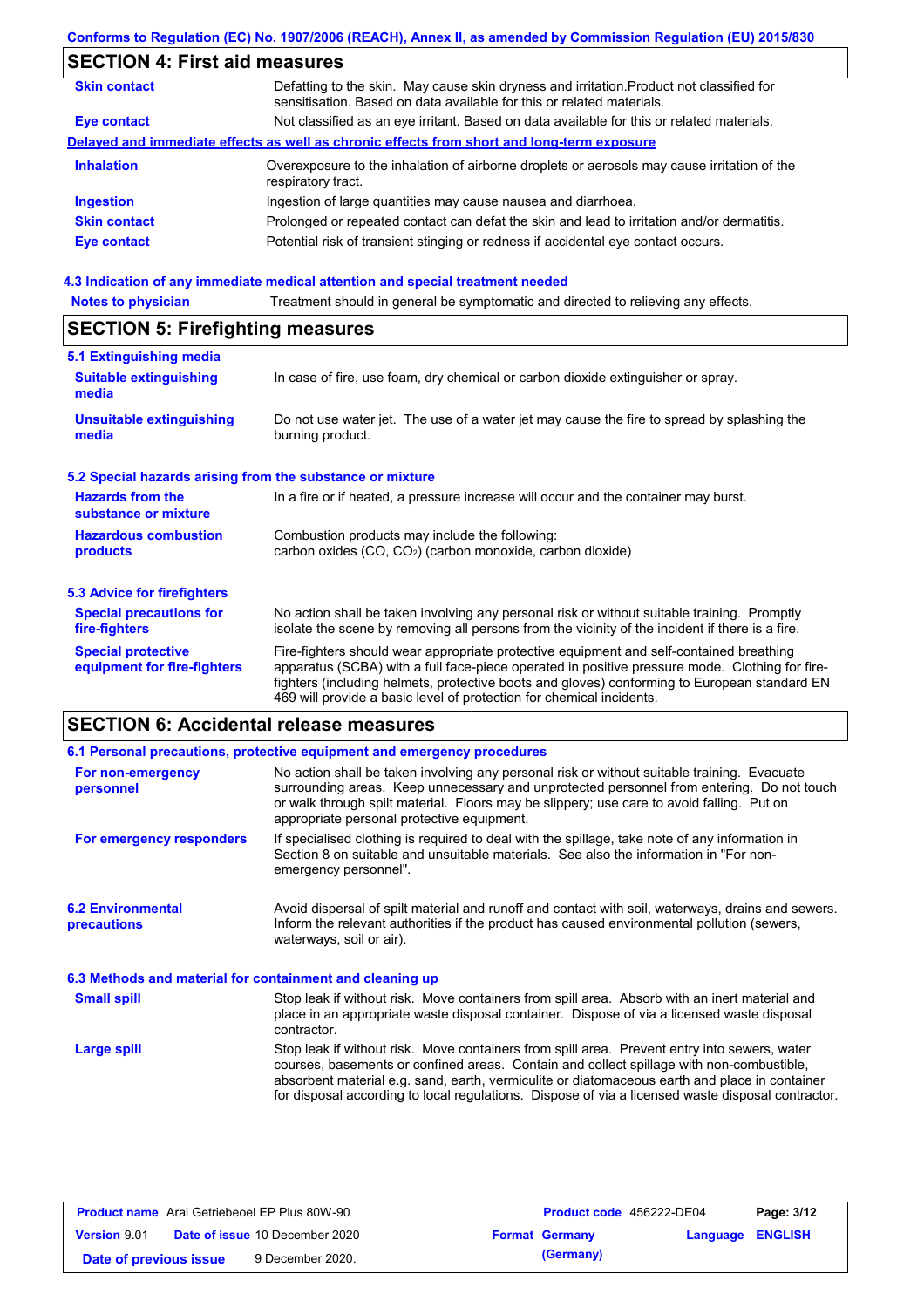## **SECTION 6: Accidental release measures**

| 6.4 Reference to other | See Section 1 for emergency contact information.                            |
|------------------------|-----------------------------------------------------------------------------|
| <b>sections</b>        | See Section 5 for firefighting measures.                                    |
|                        | See Section 8 for information on appropriate personal protective equipment. |
|                        | See Section 12 for environmental precautions.                               |
|                        | See Section 13 for additional waste treatment information.                  |

## **SECTION 7: Handling and storage**

| 7.1 Precautions for safe handling                                                    |                                                                                                                                                                                                                                                                                                                                                                                                                                                                                          |
|--------------------------------------------------------------------------------------|------------------------------------------------------------------------------------------------------------------------------------------------------------------------------------------------------------------------------------------------------------------------------------------------------------------------------------------------------------------------------------------------------------------------------------------------------------------------------------------|
| <b>Protective measures</b>                                                           | Put on appropriate personal protective equipment.                                                                                                                                                                                                                                                                                                                                                                                                                                        |
| <b>Advice on general</b><br>occupational hygiene                                     | Eating, drinking and smoking should be prohibited in areas where this material is handled.<br>stored and processed. Wash thoroughly after handling. Remove contaminated clothing and<br>protective equipment before entering eating areas. See also Section 8 for additional<br>information on hygiene measures.                                                                                                                                                                         |
| <b>7.2 Conditions for safe</b><br>storage, including any<br><i>incompatibilities</i> | Store in accordance with local requiations. Store in a dry, cool and well-ventilated area, away<br>from incompatible materials (see Section 10). Keep away from heat and direct sunlight. Keep<br>container tightly closed and sealed until ready for use. Containers that have been opened must<br>be carefully resealed and kept upright to prevent leakage. Store and use only in equipment/<br>containers designed for use with this product. Do not store in unlabelled containers. |
| <b>Not suitable</b>                                                                  | Prolonged exposure to elevated temperature.                                                                                                                                                                                                                                                                                                                                                                                                                                              |
| <b>Germany - Storage code</b>                                                        | 10                                                                                                                                                                                                                                                                                                                                                                                                                                                                                       |
|                                                                                      |                                                                                                                                                                                                                                                                                                                                                                                                                                                                                          |

**7.3 Specific end use(s)**

**Recommendations**

See section 1.2 and Exposure scenarios in annex, if applicable.

## **SECTION 8: Exposure controls/personal protection**

#### **8.1 Control parameters**

**Occupational exposure limits**

No exposure limit value known.

Whilst specific OELs for certain components may be shown in this section, other components may be present in any mist, vapour or dust produced. Therefore, the specific OELs may not be applicable to the product as a whole and are provided for guidance only.

**Recommended monitoring procedures**

If this product contains ingredients with exposure limits, personal, workplace atmosphere or biological monitoring may be required to determine the effectiveness of the ventilation or other control measures and/or the necessity to use respiratory protective equipment. Reference should be made to monitoring standards, such as the following: European Standard EN 689 (Workplace atmospheres - Guidance for the assessment of exposure by inhalation to chemical agents for comparison with limit values and measurement strategy) European Standard EN 14042 (Workplace atmospheres - Guide for the application and use of procedures for the assessment of exposure to chemical and biological agents) European Standard EN 482 (Workplace atmospheres - General requirements for the performance of procedures for the measurement of chemical agents) Reference to national guidance documents for methods for the determination of hazardous substances will also be required.

#### **Derived No Effect Level**

No DNELs/DMELs available.

#### **Predicted No Effect Concentration**

No PNECs available

#### **8.2 Exposure controls**

**Appropriate engineering controls** Provide exhaust ventilation or other engineering controls to keep the relevant airborne concentrations below their respective occupational exposure limits. All activities involving chemicals should be assessed for their risks to health, to ensure exposures are adequately controlled. Personal protective equipment should only be considered after other forms of control measures (e.g. engineering controls) have been suitably evaluated. Personal protective equipment should conform to appropriate standards, be suitable for use, be kept in good condition and properly maintained. Your supplier of personal protective equipment should be consulted for advice on selection and

appropriate standards. For further information contact your national organisation for standards. The final choice of protective equipment will depend upon a risk assessment. It is important to ensure that all items of personal protective equipment are compatible.

#### **Individual protection measures**

| <b>Product name</b> Aral Getriebeoel EP Plus 80W-90 |  |                                       | <b>Product code</b> 456222-DE04 | Page: 4/12            |                         |  |
|-----------------------------------------------------|--|---------------------------------------|---------------------------------|-----------------------|-------------------------|--|
| <b>Version</b> 9.01                                 |  | <b>Date of issue 10 December 2020</b> |                                 | <b>Format Germany</b> | <b>Language ENGLISH</b> |  |
| Date of previous issue                              |  | 9 December 2020.                      |                                 | (Germany)             |                         |  |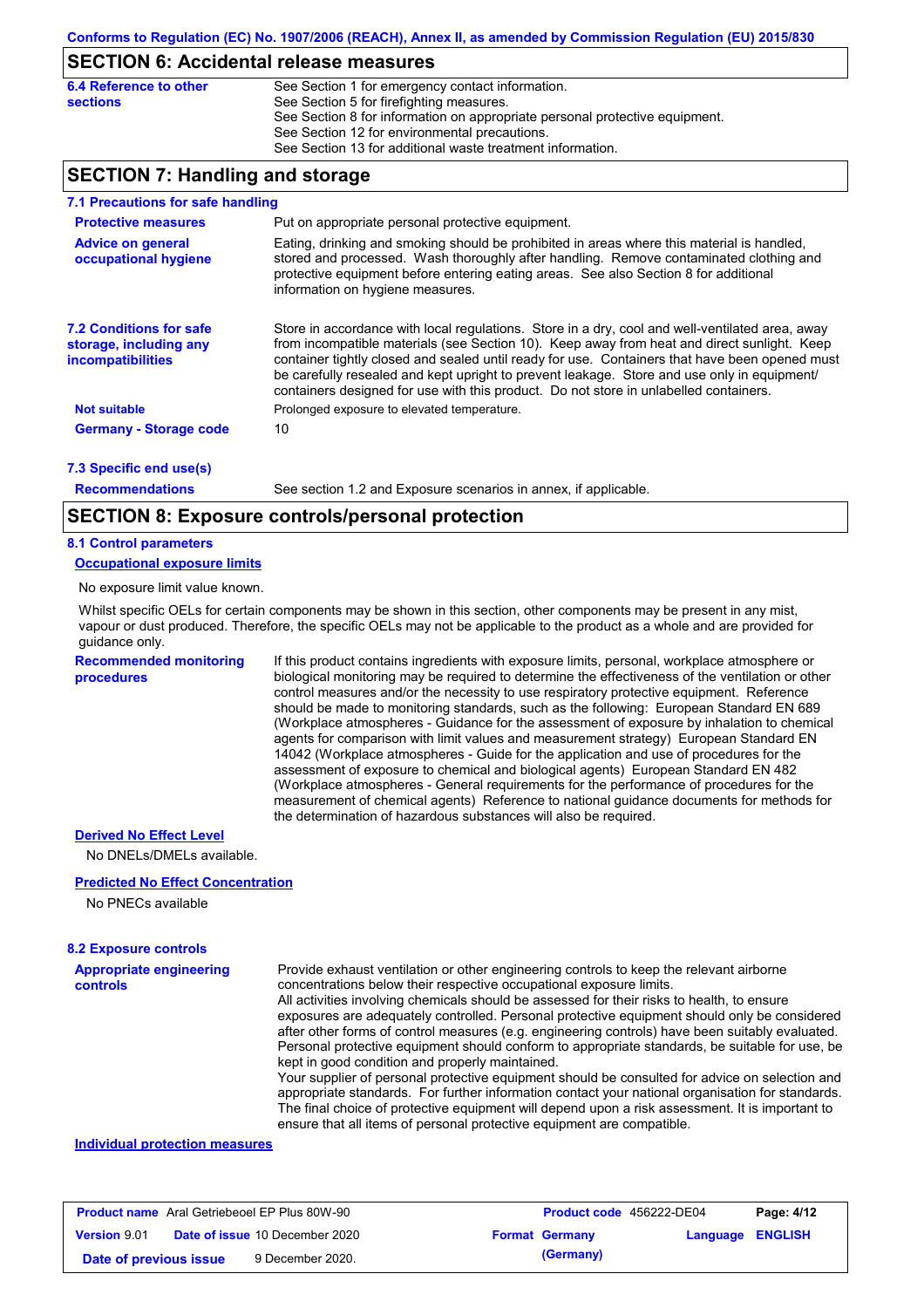# **SECTION 8: Exposure controls/personal protection**

|                                                      | LOTION 0. Exposure controls/personal protection                                                                                                                                                                                                                                                                                                                                                                                                                                                                                                                                                                                                   |
|------------------------------------------------------|---------------------------------------------------------------------------------------------------------------------------------------------------------------------------------------------------------------------------------------------------------------------------------------------------------------------------------------------------------------------------------------------------------------------------------------------------------------------------------------------------------------------------------------------------------------------------------------------------------------------------------------------------|
| <b>Hygiene measures</b>                              | Wash hands, forearms and face thoroughly after handling chemical products, before eating,<br>smoking and using the lavatory and at the end of the working period. Ensure that eyewash<br>stations and safety showers are close to the workstation location.                                                                                                                                                                                                                                                                                                                                                                                       |
| <b>Respiratory protection</b>                        | In case of insufficient ventilation, wear suitable respiratory equipment.<br>The correct choice of respiratory protection depends upon the chemicals being handled, the<br>conditions of work and use, and the condition of the respiratory equipment. Safety procedures<br>should be developed for each intended application. Respiratory protection equipment should<br>therefore be chosen in consultation with the supplier/manufacturer and with a full assessment<br>of the working conditions.                                                                                                                                             |
| <b>Eye/face protection</b><br><b>Skin protection</b> | Safety glasses with side shields.                                                                                                                                                                                                                                                                                                                                                                                                                                                                                                                                                                                                                 |
| <b>Hand protection</b>                               | <b>General Information:</b>                                                                                                                                                                                                                                                                                                                                                                                                                                                                                                                                                                                                                       |
|                                                      | Because specific work environments and material handling practices vary, safety procedures<br>should be developed for each intended application. The correct choice of protective gloves<br>depends upon the chemicals being handled, and the conditions of work and use. Most gloves<br>provide protection for only a limited time before they must be discarded and replaced (even the<br>best chemically resistant gloves will break down after repeated chemical exposures).                                                                                                                                                                  |
|                                                      | Gloves should be chosen in consultation with the supplier / manufacturer and taking account of<br>a full assessment of the working conditions.                                                                                                                                                                                                                                                                                                                                                                                                                                                                                                    |
|                                                      | Recommended: Nitrile gloves.<br><b>Breakthrough time:</b>                                                                                                                                                                                                                                                                                                                                                                                                                                                                                                                                                                                         |
|                                                      | Breakthrough time data are generated by glove manufacturers under laboratory test conditions<br>and represent how long a glove can be expected to provide effective permeation resistance. It<br>is important when following breakthrough time recommendations that actual workplace<br>conditions are taken into account. Always consult with your glove supplier for up-to-date<br>technical information on breakthrough times for the recommended glove type.<br>Our recommendations on the selection of gloves are as follows:                                                                                                                |
|                                                      | Continuous contact:                                                                                                                                                                                                                                                                                                                                                                                                                                                                                                                                                                                                                               |
|                                                      | Gloves with a minimum breakthrough time of 240 minutes, or >480 minutes if suitable gloves<br>can be obtained.<br>If suitable gloves are not available to offer that level of protection, gloves with shorter<br>breakthrough times may be acceptable as long as appropriate glove maintenance and<br>replacement regimes are determined and adhered to.                                                                                                                                                                                                                                                                                          |
|                                                      | Short-term / splash protection:                                                                                                                                                                                                                                                                                                                                                                                                                                                                                                                                                                                                                   |
|                                                      | Recommended breakthrough times as above.<br>It is recognised that for short-term, transient exposures, gloves with shorter breakthrough times<br>may commonly be used. Therefore, appropriate maintenance and replacement regimes must<br>be determined and rigorously followed.                                                                                                                                                                                                                                                                                                                                                                  |
|                                                      | <b>Glove Thickness:</b>                                                                                                                                                                                                                                                                                                                                                                                                                                                                                                                                                                                                                           |
|                                                      | For general applications, we recommend gloves with a thickness typically greater than 0.35 mm.                                                                                                                                                                                                                                                                                                                                                                                                                                                                                                                                                    |
|                                                      | It should be emphasised that glove thickness is not necessarily a good predictor of glove<br>resistance to a specific chemical, as the permeation efficiency of the glove will be dependent<br>on the exact composition of the glove material. Therefore, glove selection should also be based<br>on consideration of the task requirements and knowledge of breakthrough times.<br>Glove thickness may also vary depending on the glove manufacturer, the glove type and the<br>glove model. Therefore, the manufacturers' technical data should always be taken into account<br>to ensure selection of the most appropriate glove for the task. |
|                                                      | Note: Depending on the activity being conducted, gloves of varying thickness may be required<br>for specific tasks. For example:                                                                                                                                                                                                                                                                                                                                                                                                                                                                                                                  |
|                                                      | • Thinner gloves (down to 0.1 mm or less) may be required where a high degree of manual<br>dexterity is needed. However, these gloves are only likely to give short duration protection and<br>would normally be just for single use applications, then disposed of.                                                                                                                                                                                                                                                                                                                                                                              |
|                                                      | • Thicker gloves (up to 3 mm or more) may be required where there is a mechanical (as well<br>as a chemical) risk i.e. where there is abrasion or puncture potential.                                                                                                                                                                                                                                                                                                                                                                                                                                                                             |

|                        | <b>Product name</b> Aral Getriebeoel EP Plus 80W-90 | <b>Product code</b> 456222-DE04 |                  | Page: 5/12 |
|------------------------|-----------------------------------------------------|---------------------------------|------------------|------------|
| <b>Version</b> 9.01    | <b>Date of issue 10 December 2020</b>               | <b>Format Germany</b>           | Language ENGLISH |            |
| Date of previous issue | 9 December 2020.                                    | (Germany)                       |                  |            |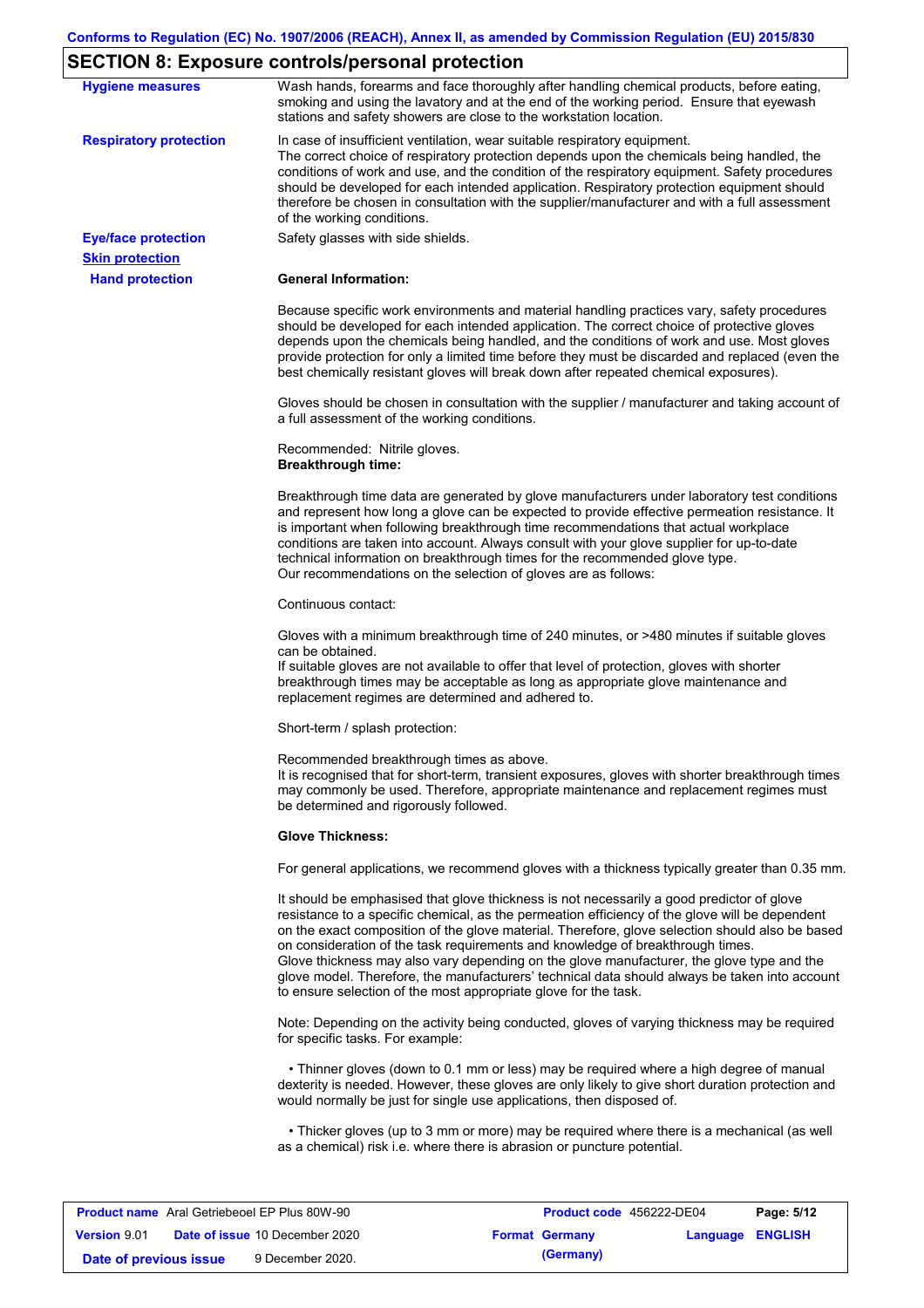# **SECTION 8: Exposure controls/personal protection**

| <b>Skin and body</b>                             | Use of protective clothing is good industrial practice.<br>Personal protective equipment for the body should be selected based on the task being<br>performed and the risks involved and should be approved by a specialist before handling this<br>product.<br>Cotton or polyester/cotton overalls will only provide protection against light superficial<br>contamination that will not soak through to the skin. Overalls should be laundered on a regular<br>basis. When the risk of skin exposure is high (e.g. when cleaning up spillages or if there is a<br>risk of splashing) then chemical resistant aprons and/or impervious chemical suits and boots<br>will be required. |
|--------------------------------------------------|---------------------------------------------------------------------------------------------------------------------------------------------------------------------------------------------------------------------------------------------------------------------------------------------------------------------------------------------------------------------------------------------------------------------------------------------------------------------------------------------------------------------------------------------------------------------------------------------------------------------------------------------------------------------------------------|
| <b>Refer to standards:</b>                       | Respiratory protection: EN 529<br>Gloves: EN 420, EN 374<br>Eye protection: EN 166<br>Filtering half-mask: EN 149<br>Filtering half-mask with valve: EN 405<br>Half-mask: EN 140 plus filter<br>Full-face mask: EN 136 plus filter<br>Particulate filters: EN 143<br>Gas/combined filters: EN 14387                                                                                                                                                                                                                                                                                                                                                                                   |
| <b>Environmental exposure</b><br><b>controls</b> | Emissions from ventilation or work process equipment should be checked to ensure they<br>comply with the requirements of environmental protection legislation. In some cases, fume<br>scrubbers, filters or engineering modifications to the process equipment will be necessary to<br>reduce emissions to acceptable levels.                                                                                                                                                                                                                                                                                                                                                         |

# **SECTION 9: Physical and chemical properties**

## **9.1 Information on basic physical and chemical properties**

| <b>Appearance</b>                                      |                                                                                                                                     |
|--------------------------------------------------------|-------------------------------------------------------------------------------------------------------------------------------------|
| <b>Physical state</b>                                  | Liquid.                                                                                                                             |
| <b>Colour</b>                                          | Amber.                                                                                                                              |
| <b>Odour</b>                                           | Oilv.                                                                                                                               |
| <b>Odour threshold</b>                                 | Not available.                                                                                                                      |
| рH                                                     | Not applicable.                                                                                                                     |
| <b>Melting point/freezing point</b>                    | Not available.                                                                                                                      |
| Initial boiling point and boiling<br>range             | Not available.                                                                                                                      |
| <b>Pour point</b>                                      | $-33 °C$                                                                                                                            |
| <b>Flash point</b>                                     | Open cup: 226°C (438.8°F) [Cleveland.]                                                                                              |
| <b>Evaporation rate</b>                                | Not available.                                                                                                                      |
| <b>Flammability (solid, gas)</b>                       | Not available.                                                                                                                      |
| <b>Upper/lower flammability or</b><br>explosive limits | Not available.                                                                                                                      |
| <b>Vapour pressure</b>                                 | Not available.                                                                                                                      |
| <b>Vapour density</b>                                  | Not available.                                                                                                                      |
| <b>Relative density</b>                                | Not available.                                                                                                                      |
| <b>Density</b>                                         | 896 kg/m <sup>3</sup> (0.896 g/cm <sup>3</sup> ) at 15 <sup>°</sup> C                                                               |
| <b>Solubility(ies)</b>                                 | insoluble in water.                                                                                                                 |
| <b>Partition coefficient: n-octanol/</b><br>water      | >3                                                                                                                                  |
| <b>Auto-ignition temperature</b>                       | Not available.                                                                                                                      |
| <b>Decomposition temperature</b>                       | Not available.                                                                                                                      |
| <b>Viscosity</b>                                       | Kinematic: 140 mm <sup>2</sup> /s (140 cSt) at 40 $^{\circ}$ C<br>Kinematic: 14.5 mm <sup>2</sup> /s (14.5 cSt) at 100 $^{\circ}$ C |
| <b>Explosive properties</b>                            | Not available.                                                                                                                      |
| <b>Oxidising properties</b>                            | Not available.                                                                                                                      |
|                                                        |                                                                                                                                     |

## **9.2 Other information**

No additional information.

|                        | <b>Product name</b> Aral Getriebeoel EP Plus 80W-90 | <b>Product code</b> 456222-DE04 |                         | Page: 6/12 |
|------------------------|-----------------------------------------------------|---------------------------------|-------------------------|------------|
| Version 9.01           | <b>Date of issue 10 December 2020</b>               | <b>Format Germany</b>           | <b>Language ENGLISH</b> |            |
| Date of previous issue | 9 December 2020.                                    | (Germany)                       |                         |            |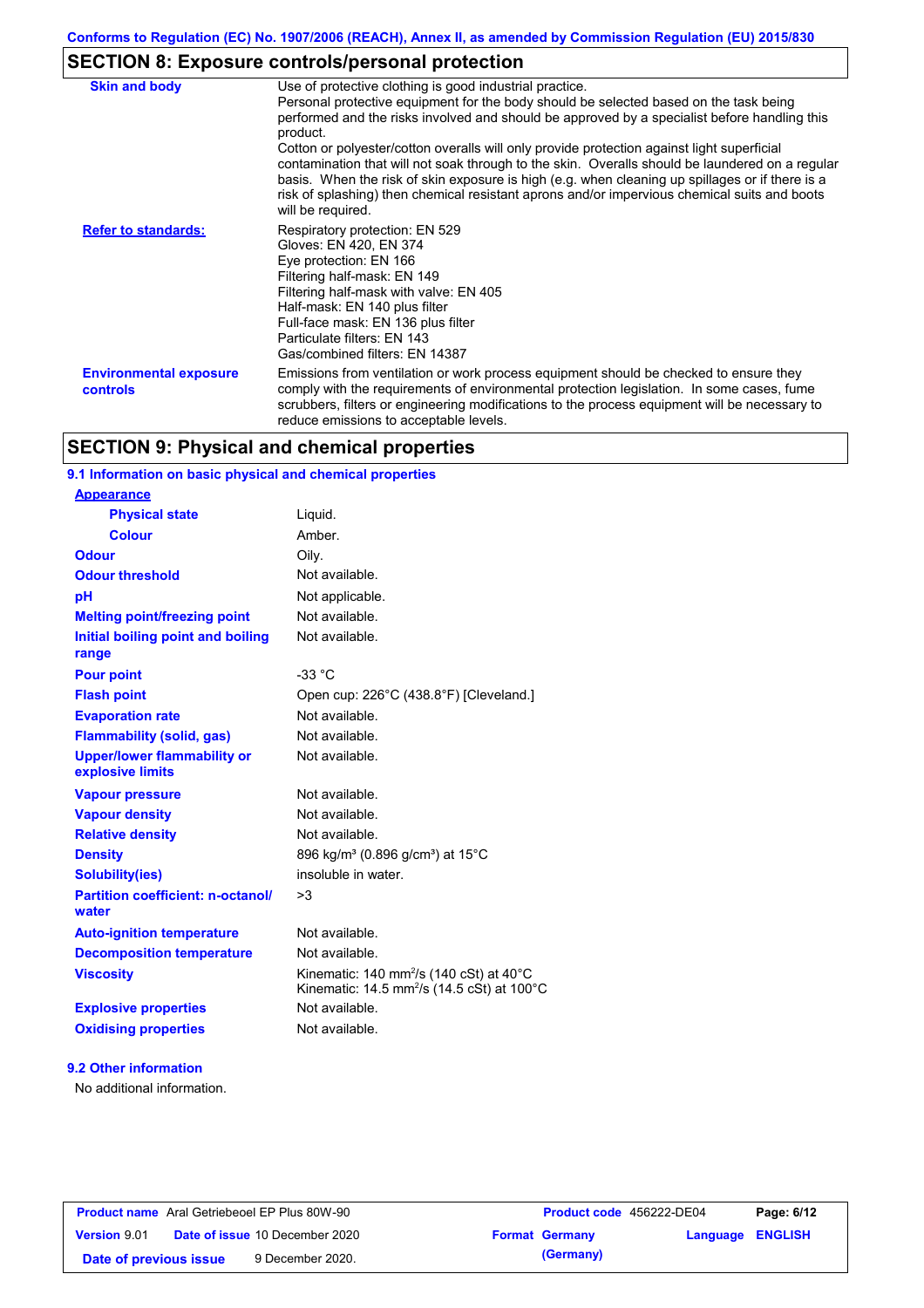| <b>SECTION 10: Stability and reactivity</b>       |                                                                                                                                                                         |  |  |
|---------------------------------------------------|-------------------------------------------------------------------------------------------------------------------------------------------------------------------------|--|--|
| <b>10.1 Reactivity</b>                            | No specific test data available for this product. Refer to Conditions to avoid and Incompatible<br>materials for additional information.                                |  |  |
| <b>10.2 Chemical stability</b>                    | The product is stable.                                                                                                                                                  |  |  |
| <b>10.3 Possibility of</b><br>hazardous reactions | Under normal conditions of storage and use, hazardous reactions will not occur.<br>Under normal conditions of storage and use, hazardous polymerisation will not occur. |  |  |
| <b>10.4 Conditions to avoid</b>                   | Avoid all possible sources of ignition (spark or flame).                                                                                                                |  |  |
| 10.5 Incompatible materials                       | Reactive or incompatible with the following materials: oxidising materials.                                                                                             |  |  |
| <b>10.6 Hazardous</b><br>decomposition products   | Under normal conditions of storage and use, hazardous decomposition products should not be<br>produced.                                                                 |  |  |
|                                                   |                                                                                                                                                                         |  |  |

# **SECTION 11: Toxicological information**

## **11.1 Information on toxicological effects**

## **Acute toxicity estimates**

 $\mathsf{r}$ 

| <b>Product/ingredient name</b>                                                                                                                                                                                      |                                                                                                     | Oral (mg/<br>kg)                                                                                                                                                  | <b>Dermal</b><br>(mg/kg) | <b>Inhalation</b><br>(gases)<br>(ppm) | <b>Inhalation</b><br>(vapours)<br>(mg/l) | <b>Inhalation</b><br>(dusts<br>and mists)<br>(mg/l) |
|---------------------------------------------------------------------------------------------------------------------------------------------------------------------------------------------------------------------|-----------------------------------------------------------------------------------------------------|-------------------------------------------------------------------------------------------------------------------------------------------------------------------|--------------------------|---------------------------------------|------------------------------------------|-----------------------------------------------------|
| Aral Getriebeoel EP Plus 80W-90<br>Reaction products of 4-methyl-2-pentanol and<br>diphosphorus pentasulfide, propoxylated, esterified<br>with diphosphorus pentaoxide, and salted by<br>amines, C12-14- tert-alkyl |                                                                                                     | 29643.7<br>500                                                                                                                                                    | N/A<br>N/A               | N/A<br>N/A                            | N/A<br>N/A                               | N/A<br>N/A                                          |
| <b>Information on likely</b><br>routes of exposure                                                                                                                                                                  | Routes of entry anticipated: Dermal, Inhalation.                                                    |                                                                                                                                                                   |                          |                                       |                                          |                                                     |
| <b>Potential acute health effects</b>                                                                                                                                                                               |                                                                                                     |                                                                                                                                                                   |                          |                                       |                                          |                                                     |
| <b>Inhalation</b>                                                                                                                                                                                                   | Vapour inhalation under ambient conditions is not normally a problem due to low vapour<br>pressure. |                                                                                                                                                                   |                          |                                       |                                          |                                                     |
| <b>Ingestion</b>                                                                                                                                                                                                    | No known significant effects or critical hazards.                                                   |                                                                                                                                                                   |                          |                                       |                                          |                                                     |
| <b>Skin contact</b>                                                                                                                                                                                                 |                                                                                                     | Defatting to the skin. May cause skin dryness and irritation. Product not classified for<br>sensitisation. Based on data available for this or related materials. |                          |                                       |                                          |                                                     |
| <b>Eye contact</b>                                                                                                                                                                                                  |                                                                                                     | Not classified as an eye irritant. Based on data available for this or related materials.                                                                         |                          |                                       |                                          |                                                     |
| <b>Symptoms related to the physical, chemical and toxicological characteristics</b>                                                                                                                                 |                                                                                                     |                                                                                                                                                                   |                          |                                       |                                          |                                                     |
| <b>Inhalation</b>                                                                                                                                                                                                   |                                                                                                     | May be harmful by inhalation if exposure to vapour, mists or fumes resulting from thermal<br>decomposition products occurs.                                       |                          |                                       |                                          |                                                     |
| <b>Ingestion</b>                                                                                                                                                                                                    | No specific data.                                                                                   |                                                                                                                                                                   |                          |                                       |                                          |                                                     |
| <b>Skin contact</b>                                                                                                                                                                                                 | irritation<br>dryness<br>cracking                                                                   | Adverse symptoms may include the following:                                                                                                                       |                          |                                       |                                          |                                                     |
| <b>Eye contact</b>                                                                                                                                                                                                  | No specific data.                                                                                   |                                                                                                                                                                   |                          |                                       |                                          |                                                     |
| Delayed and immediate effects as well as chronic effects from short and long-term exposure                                                                                                                          |                                                                                                     |                                                                                                                                                                   |                          |                                       |                                          |                                                     |
| <b>Inhalation</b>                                                                                                                                                                                                   | respiratory tract.                                                                                  | Overexposure to the inhalation of airborne droplets or aerosols may cause irritation of the                                                                       |                          |                                       |                                          |                                                     |
| <b>Ingestion</b>                                                                                                                                                                                                    | Ingestion of large quantities may cause nausea and diarrhoea.                                       |                                                                                                                                                                   |                          |                                       |                                          |                                                     |
| <b>Skin contact</b>                                                                                                                                                                                                 | Prolonged or repeated contact can defat the skin and lead to irritation and/or dermatitis.          |                                                                                                                                                                   |                          |                                       |                                          |                                                     |
| <b>Eye contact</b>                                                                                                                                                                                                  |                                                                                                     | Potential risk of transient stinging or redness if accidental eye contact occurs.                                                                                 |                          |                                       |                                          |                                                     |
| <b>Potential chronic health effects</b>                                                                                                                                                                             |                                                                                                     |                                                                                                                                                                   |                          |                                       |                                          |                                                     |
| <b>General</b>                                                                                                                                                                                                      | No known significant effects or critical hazards.                                                   |                                                                                                                                                                   |                          |                                       |                                          |                                                     |

| <b>General</b>               | No known significant effects or critical hazards. |
|------------------------------|---------------------------------------------------|
| <b>Carcinogenicity</b>       | No known significant effects or critical hazards. |
| <b>Mutagenicity</b>          | No known significant effects or critical hazards. |
| <b>Developmental effects</b> | No known significant effects or critical hazards. |
| <b>Fertility effects</b>     | No known significant effects or critical hazards. |

| <b>Product name</b> Aral Getriebeoel EP Plus 80W-90 |  |                                       | <b>Product code</b> 456222-DE04 |                       | Page: 7/12              |  |
|-----------------------------------------------------|--|---------------------------------------|---------------------------------|-----------------------|-------------------------|--|
| Version 9.01                                        |  | <b>Date of issue 10 December 2020</b> |                                 | <b>Format Germany</b> | <b>Language ENGLISH</b> |  |
| Date of previous issue                              |  | 9 December 2020.                      |                                 | (Germany)             |                         |  |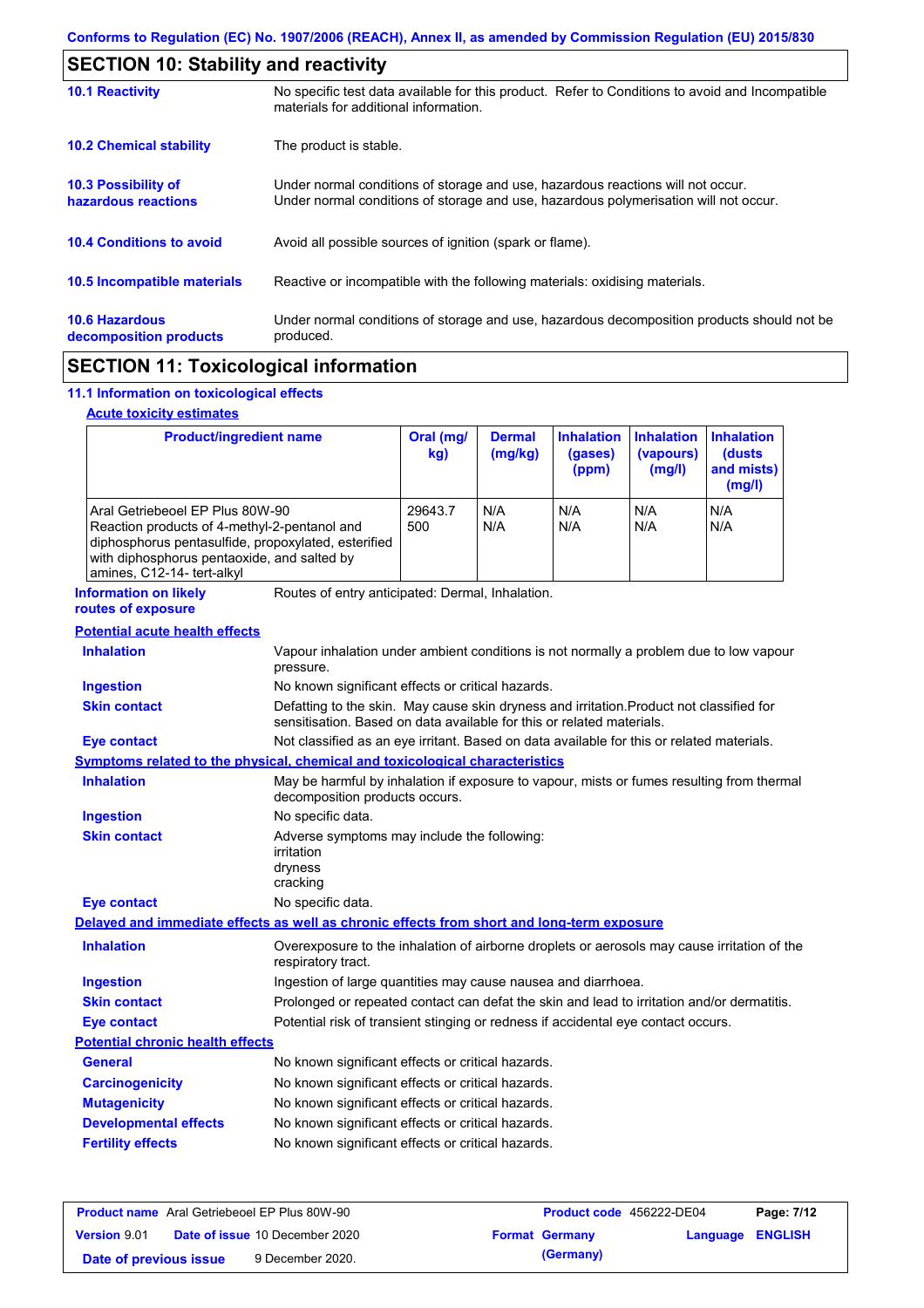## **SECTION 12: Ecological information**

## **12.1 Toxicity**

**Environmental hazards** Not classified as dangerous

#### **12.2 Persistence and degradability**

Expected to be biodegradable.

#### **12.3 Bioaccumulative potential**

This product is not expected to bioaccumulate through food chains in the environment.

| <b>12.4 Mobility in soil</b>                                  |                                                                      |
|---------------------------------------------------------------|----------------------------------------------------------------------|
| <b>Soil/water partition</b><br>coefficient (K <sub>oc</sub> ) | Not available.                                                       |
| <b>Mobility</b>                                               | Spillages may penetrate the soil causing ground water contamination. |

## **12.5 Results of PBT and vPvB assessment**

Product does not meet the criteria for PBT or vPvB according to Regulation (EC) No. 1907/2006, Annex XIII.

#### **12.6 Other adverse effects**

| <b>Other ecological information</b> | Spills may form a film on water surfaces causing physical damage to organisms. Oxygen |
|-------------------------------------|---------------------------------------------------------------------------------------|
|                                     | transfer could also be impaired.                                                      |

## **SECTION 13: Disposal considerations**

## **13.1 Waste treatment methods**

## **Product**

**Methods of disposal**

Where possible, arrange for product to be recycled. Dispose of via an authorised person/ licensed waste disposal contractor in accordance with local regulations.

## **Hazardous waste** Yes.

#### **European waste catalogue (EWC)**

| <b>Waste designation</b>                                         |
|------------------------------------------------------------------|
| Imineral-based non-chlorinated engine, gear and lubricating oils |
|                                                                  |

However, deviation from the intended use and/or the presence of any potential contaminants may require an alternative waste disposal code to be assigned by the end user.

#### **Packaging**

| <b>Methods of disposal</b> | Where possible, arrange for product to be recycled. Dispose of via an authorised person/<br>licensed waste disposal contractor in accordance with local regulations.                                                                    |
|----------------------------|-----------------------------------------------------------------------------------------------------------------------------------------------------------------------------------------------------------------------------------------|
| <b>Special precautions</b> | This material and its container must be disposed of in a safe way. Empty containers or liners<br>may retain some product residues. Avoid dispersal of spilt material and runoff and contact with<br>soil, waterways, drains and sewers. |
| <b>References</b>          | Commission 2014/955/EU<br>Directive 2008/98/EC                                                                                                                                                                                          |

# **SECTION 14: Transport information**

|                                               | <b>ADR/RID</b>                                      | <b>ADN</b>     | <b>IMDG</b>                        | <b>IATA</b>                       |
|-----------------------------------------------|-----------------------------------------------------|----------------|------------------------------------|-----------------------------------|
| 14.1 UN number                                | Not regulated.                                      | Not regulated. | Not regulated.                     | Not regulated.                    |
| 14.2 UN proper<br>shipping name               |                                                     | L,             |                                    |                                   |
| <b>14.3 Transport</b><br>hazard class(es)     |                                                     |                |                                    |                                   |
| 14.4 Packing<br>group                         |                                                     |                |                                    |                                   |
| 14.5<br><b>Environmental</b><br>hazards       | lNo.                                                | No.            | No.                                | INo.                              |
|                                               | <b>Product name</b> Aral Getriebeoel EP Plus 80W-90 |                | Product code 456222-DE04           | Page: 8/12                        |
| <b>Version 9.01</b><br>Date of previous issue | Date of issue 10 December 2020<br>9 December 2020.  |                | <b>Format Germany</b><br>(Germany) | <b>ENGLISH</b><br><b>Language</b> |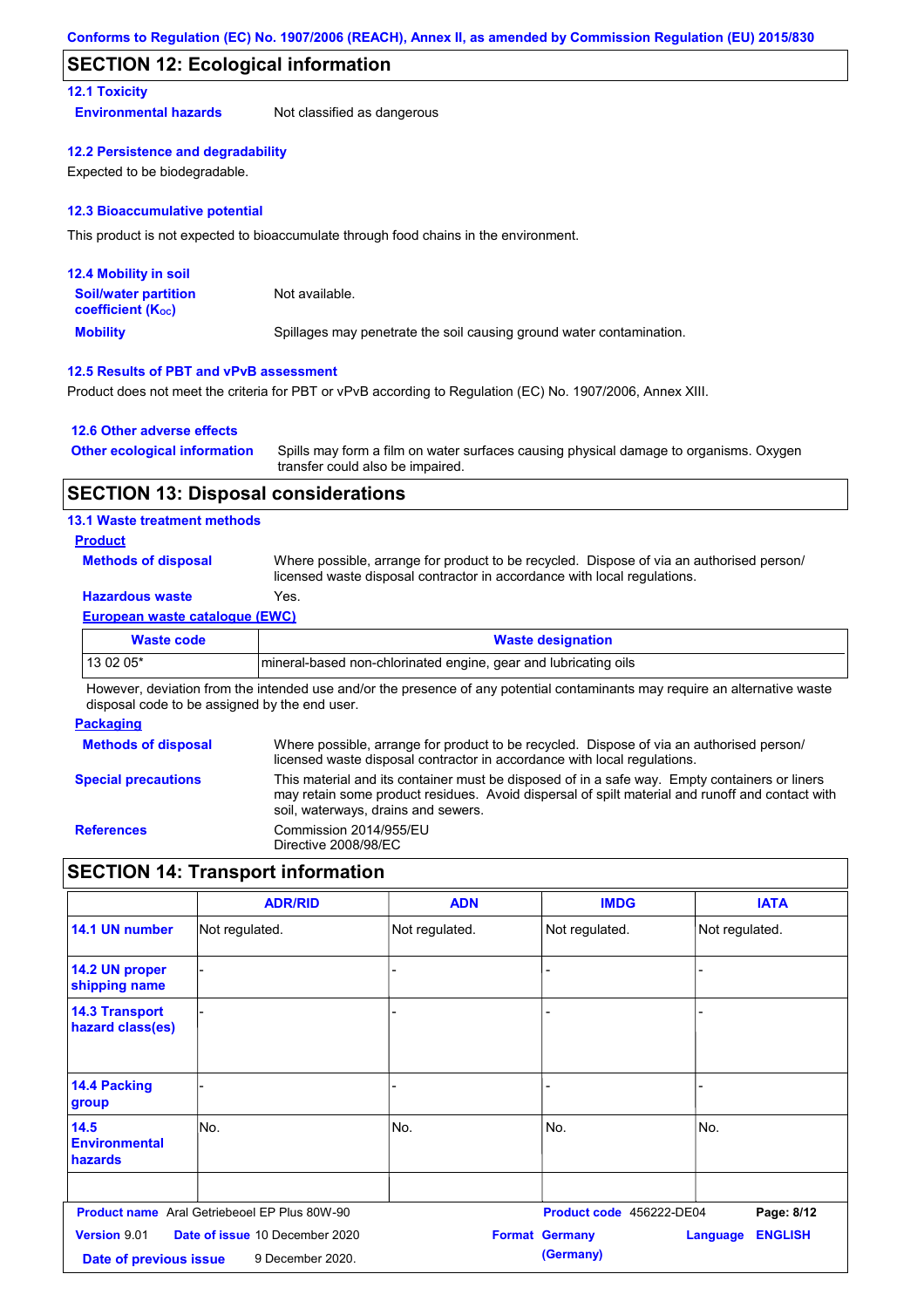|                                                                                                     |                                |                                                                                    |                             |                                                                                                                                                                                           | Conforms to Regulation (EC) No. 1907/2006 (REACH), Annex II, as amended by Commission Regulation (EU) 2015/830 |
|-----------------------------------------------------------------------------------------------------|--------------------------------|------------------------------------------------------------------------------------|-----------------------------|-------------------------------------------------------------------------------------------------------------------------------------------------------------------------------------------|----------------------------------------------------------------------------------------------------------------|
| <b>SECTION 14: Transport information</b>                                                            |                                |                                                                                    |                             |                                                                                                                                                                                           |                                                                                                                |
| <b>Additional</b><br>information                                                                    |                                |                                                                                    |                             |                                                                                                                                                                                           |                                                                                                                |
| <b>14.6 Special precautions for</b><br>user                                                         | Not available.                 |                                                                                    |                             |                                                                                                                                                                                           |                                                                                                                |
| <b>14.7 Transport in bulk</b><br>according to IMO<br><b>instruments</b>                             | Not available.                 |                                                                                    |                             |                                                                                                                                                                                           |                                                                                                                |
| <b>SECTION 15: Regulatory information</b>                                                           |                                |                                                                                    |                             |                                                                                                                                                                                           |                                                                                                                |
| 15.1 Safety, health and environmental regulations/legislation specific for the substance or mixture |                                |                                                                                    |                             |                                                                                                                                                                                           |                                                                                                                |
| EU Regulation (EC) No. 1907/2006 (REACH)                                                            |                                |                                                                                    |                             |                                                                                                                                                                                           |                                                                                                                |
| <b>Annex XIV - List of substances subject to authorisation</b>                                      |                                |                                                                                    |                             |                                                                                                                                                                                           |                                                                                                                |
| <b>Annex XIV</b>                                                                                    |                                |                                                                                    |                             |                                                                                                                                                                                           |                                                                                                                |
| None of the components are listed.                                                                  |                                |                                                                                    |                             |                                                                                                                                                                                           |                                                                                                                |
| <b>Substances of very high concern</b>                                                              |                                |                                                                                    |                             |                                                                                                                                                                                           |                                                                                                                |
| None of the components are listed.                                                                  |                                |                                                                                    |                             |                                                                                                                                                                                           |                                                                                                                |
| <b>Other regulations</b>                                                                            |                                |                                                                                    |                             |                                                                                                                                                                                           |                                                                                                                |
| <b>REACH Status</b>                                                                                 | current requirements of REACH. |                                                                                    |                             | The company, as identified in Section 1, sells this product in the EU in compliance with the                                                                                              |                                                                                                                |
| <b>United States inventory</b><br>(TSCA 8b)                                                         |                                | All components are active or exempted.                                             |                             |                                                                                                                                                                                           |                                                                                                                |
| <b>Australia inventory (AICS)</b>                                                                   |                                | All components are listed or exempted.                                             |                             |                                                                                                                                                                                           |                                                                                                                |
| <b>Canada inventory</b>                                                                             |                                |                                                                                    |                             | At least one component is not listed in DSL but all such components are listed in NDSL.                                                                                                   |                                                                                                                |
| <b>China inventory (IECSC)</b>                                                                      |                                | All components are listed or exempted.                                             |                             |                                                                                                                                                                                           |                                                                                                                |
| <b>Japan inventory (ENCS)</b>                                                                       |                                | All components are listed or exempted.                                             |                             |                                                                                                                                                                                           |                                                                                                                |
| <b>Korea inventory (KECI)</b>                                                                       |                                | All components are listed or exempted.                                             |                             |                                                                                                                                                                                           |                                                                                                                |
| <b>Philippines inventory</b><br>(PICCS)                                                             |                                | All components are listed or exempted.                                             |                             |                                                                                                                                                                                           |                                                                                                                |
| <b>Taiwan Chemical</b><br><b>Substances Inventory</b><br>(TCSI)                                     |                                | All components are listed or exempted.                                             |                             |                                                                                                                                                                                           |                                                                                                                |
| Ozone depleting substances (1005/2009/EU)<br>Not listed.                                            |                                |                                                                                    |                             |                                                                                                                                                                                           |                                                                                                                |
| Prior Informed Consent (PIC) (649/2012/EU)<br>Not listed.                                           |                                |                                                                                    |                             |                                                                                                                                                                                           |                                                                                                                |
|                                                                                                     |                                |                                                                                    |                             |                                                                                                                                                                                           |                                                                                                                |
| <b>EU - Water framework directive - Priority substances</b>                                         |                                |                                                                                    |                             |                                                                                                                                                                                           |                                                                                                                |
| None of the components are listed.                                                                  |                                |                                                                                    |                             |                                                                                                                                                                                           |                                                                                                                |
| <b>Seveso Directive</b>                                                                             |                                |                                                                                    |                             |                                                                                                                                                                                           |                                                                                                                |
| This product is not controlled under the Seveso Directive.                                          |                                |                                                                                    |                             |                                                                                                                                                                                           |                                                                                                                |
| <b>National requlations</b><br><b>Hazardous incident ordinance</b>                                  |                                |                                                                                    |                             |                                                                                                                                                                                           |                                                                                                                |
| <b>Hazard class for water</b>                                                                       | $\overline{2}$                 |                                                                                    | (classified according AwSV) |                                                                                                                                                                                           |                                                                                                                |
| <b>Prohibited Chemicals</b>                                                                         |                                |                                                                                    |                             | When placed on the market in Germany, this product is not subject to the Prohibited Chemicals                                                                                             |                                                                                                                |
| <b>Regulation</b><br>(ChemVerbotsV)                                                                 | Regulation (ChemVerbotsV).     |                                                                                    |                             |                                                                                                                                                                                           |                                                                                                                |
| <b>Occupational restrictions</b>                                                                    |                                | Observe employment restrictions in the following:<br>(Mutterschutzgesetz - MuSchG) |                             | Gesetz zum Schutz der arbeitenden Jugend (Jugendarbeitsschutzgesetz - JArbSchG)<br>Gesetz zum Schutz von Müttern bei der Arbeit, in der Ausbildung und im Studium                         |                                                                                                                |
| <b>15.2 Chemical safety</b>                                                                         |                                |                                                                                    |                             | A Chemical Safety Assessment has been carried out for one or more of the substances within<br>this mixture. A Chemical Safety Assessment has not been carried out for the mixture itself. |                                                                                                                |

| <b>Product name</b> Aral Getriebeoel EP Plus 80W-90 |  |                                       | Product code 456222-DE04 | Page: 9/12            |                  |  |
|-----------------------------------------------------|--|---------------------------------------|--------------------------|-----------------------|------------------|--|
| <b>Version 9.01</b>                                 |  | <b>Date of issue 10 December 2020</b> |                          | <b>Format Germany</b> | Language ENGLISH |  |
| Date of previous issue                              |  | 9 December 2020.                      |                          | (Germany)             |                  |  |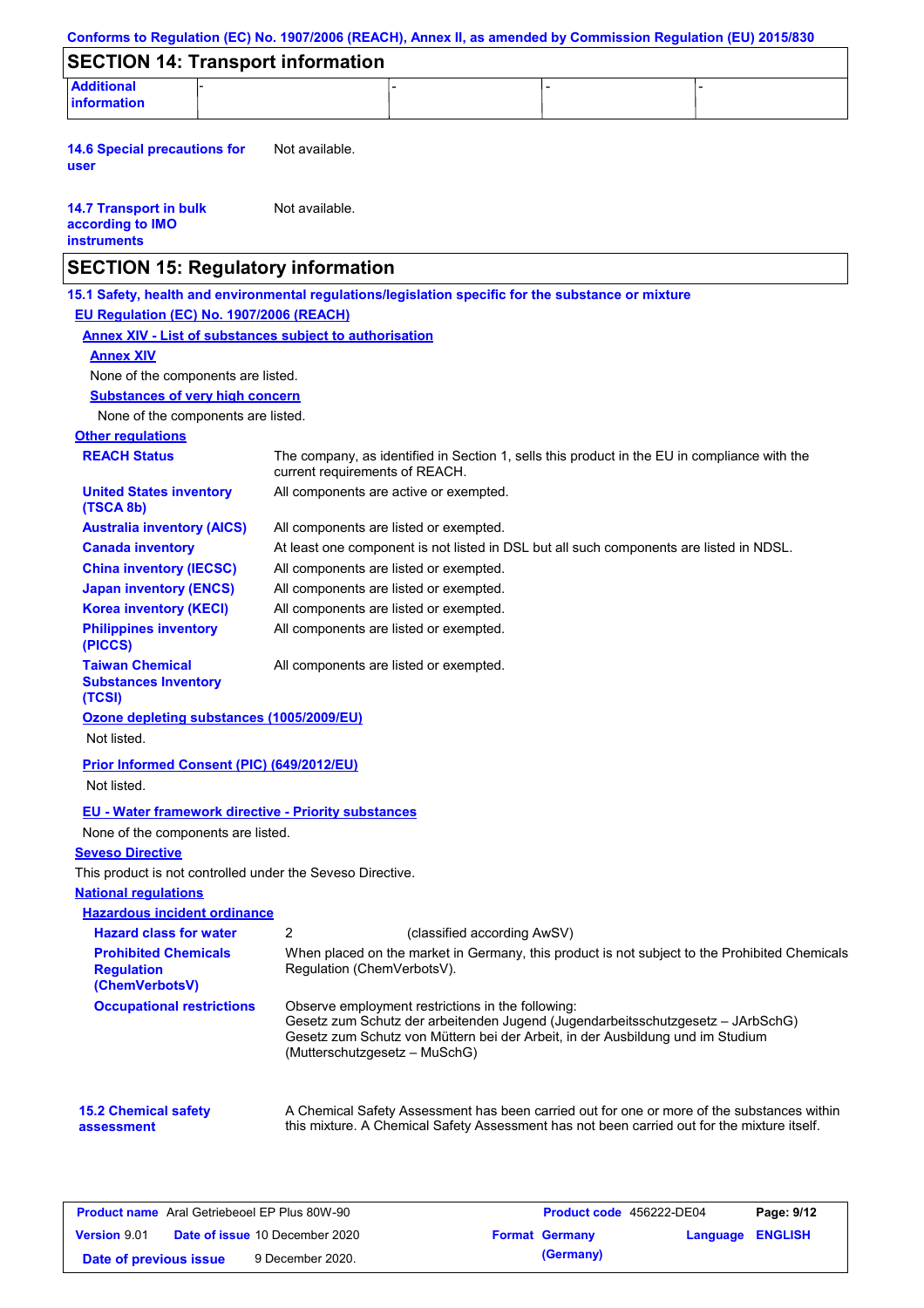# **SECTION 16: Other information**

 $\mathsf{r}$ 

| <b>Abbreviations and acronyms</b> | ADN = European Provisions concerning the International Carriage of Dangerous Goods by                                                                              |
|-----------------------------------|--------------------------------------------------------------------------------------------------------------------------------------------------------------------|
|                                   | Inland Waterway                                                                                                                                                    |
|                                   | ADR = The European Agreement concerning the International Carriage of Dangerous Goods by<br>Road                                                                   |
|                                   | ATE = Acute Toxicity Estimate                                                                                                                                      |
|                                   | <b>BCF</b> = Bioconcentration Factor                                                                                                                               |
|                                   | CAS = Chemical Abstracts Service                                                                                                                                   |
|                                   | CLP = Classification, Labelling and Packaging Regulation [Regulation (EC) No. 1272/2008]                                                                           |
|                                   | CSA = Chemical Safety Assessment                                                                                                                                   |
|                                   | CSR = Chemical Safety Report                                                                                                                                       |
|                                   | DMEL = Derived Minimal Effect Level                                                                                                                                |
|                                   | DNEL = Derived No Effect Level                                                                                                                                     |
|                                   | EINECS = European Inventory of Existing Commercial chemical Substances                                                                                             |
|                                   | ES = Exposure Scenario                                                                                                                                             |
|                                   | EUH statement = CLP-specific Hazard statement                                                                                                                      |
|                                   | EWC = European Waste Catalogue                                                                                                                                     |
|                                   | GHS = Globally Harmonized System of Classification and Labelling of Chemicals                                                                                      |
|                                   | IATA = International Air Transport Association                                                                                                                     |
|                                   | IBC = Intermediate Bulk Container                                                                                                                                  |
|                                   | IMDG = International Maritime Dangerous Goods                                                                                                                      |
|                                   | LogPow = logarithm of the octanol/water partition coefficient                                                                                                      |
|                                   | MARPOL = International Convention for the Prevention of Pollution From Ships, 1973 as                                                                              |
|                                   | modified by the Protocol of 1978. ("Marpol" = marine pollution)                                                                                                    |
|                                   | OECD = Organisation for Economic Co-operation and Development                                                                                                      |
|                                   | PBT = Persistent, Bioaccumulative and Toxic<br><b>PNEC = Predicted No Effect Concentration</b>                                                                     |
|                                   | REACH = Registration, Evaluation, Authorisation and Restriction of Chemicals Regulation                                                                            |
|                                   | [Regulation (EC) No. 1907/2006]                                                                                                                                    |
|                                   | RID = The Regulations concerning the International Carriage of Dangerous Goods by Rail                                                                             |
|                                   | RRN = REACH Registration Number                                                                                                                                    |
|                                   | SADT = Self-Accelerating Decomposition Temperature                                                                                                                 |
|                                   | SVHC = Substances of Very High Concern                                                                                                                             |
|                                   | STOT-RE = Specific Target Organ Toxicity - Repeated Exposure                                                                                                       |
|                                   | STOT-SE = Specific Target Organ Toxicity - Single Exposure                                                                                                         |
|                                   | TWA = Time weighted average                                                                                                                                        |
|                                   | $UN = United Nations$                                                                                                                                              |
|                                   | UVCB = Complex hydrocarbon substance                                                                                                                               |
|                                   | VOC = Volatile Organic Compound                                                                                                                                    |
|                                   | vPvB = Very Persistent and Very Bioaccumulative                                                                                                                    |
|                                   | Varies = may contain one or more of the following 64741-88-4 / RRN 01-2119488706-23,                                                                               |
|                                   | 64741-89-5 / RRN 01-2119487067-30, 64741-95-3 / RRN 01-2119487081-40, 64741-96-4/ RRN                                                                              |
|                                   | 01-2119483621-38, 64742-01-4 / RRN 01-2119488707-21, 64742-44-5 / RRN                                                                                              |
|                                   | 01-2119985177-24, 64742-45-6, 64742-52-5 / RRN 01-2119467170-45, 64742-53-6 / RRN                                                                                  |
|                                   | 01-2119480375-34, 64742-54-7 / RRN 01-2119484627-25, 64742-55-8 / RRN                                                                                              |
|                                   | 01-2119487077-29, 64742-56-9 / RRN 01-2119480132-48, 64742-57-0 / RRN                                                                                              |
|                                   | 01-2119489287-22, 64742-58-1, 64742-62-7 / RRN 01-2119480472-38, 64742-63-8,<br>64742-65-0 / RRN 01-2119471299-27, 64742-70-7 / RRN 01-2119487080-42, 72623-85-9 / |
|                                   | RRN 01-2119555262-43, 72623-86-0 / RRN 01-2119474878-16, 72623-87-1 / RRN                                                                                          |
|                                   | 01-2119474889-13                                                                                                                                                   |

## **Procedure used to derive the classification according to Regulation (EC) No. 1272/2008 [CLP/GHS]**

| <b>Classification</b>                                                                                                                     |                                      | <b>Justification</b>                                                                                                                                                                                                           |  |  |  |  |
|-------------------------------------------------------------------------------------------------------------------------------------------|--------------------------------------|--------------------------------------------------------------------------------------------------------------------------------------------------------------------------------------------------------------------------------|--|--|--|--|
| Not classified.                                                                                                                           |                                      |                                                                                                                                                                                                                                |  |  |  |  |
| <b>Full text of abbreviated H</b><br><b>statements</b>                                                                                    | H302<br>H317<br>H318<br>H411<br>H412 | Harmful if swallowed.<br>May cause an allergic skin reaction.<br>Causes serious eye damage.<br>Toxic to aquatic life with long lasting effects.<br>Harmful to aquatic life with long lasting effects.                          |  |  |  |  |
| <b>Full text of classifications</b><br>Acute Tox, 4<br>Aquatic Chronic 2<br>[CLP/GHS]<br>Aquatic Chronic 3<br>Eye Dam. 1<br>Skin Sens, 1B |                                      | <b>ACUTE TOXICITY - Category 4</b><br>LONG-TERM (CHRONIC) AQUATIC HAZARD - Category 2<br>LONG-TERM (CHRONIC) AQUATIC HAZARD - Category 3<br>SERIOUS EYE DAMAGE/EYE IRRITATION - Category 1<br>SKIN SENSITISATION - Category 1B |  |  |  |  |
| <b>History</b>                                                                                                                            |                                      |                                                                                                                                                                                                                                |  |  |  |  |
| Date of issue/Date of<br>revision                                                                                                         | 10/12/2020.                          |                                                                                                                                                                                                                                |  |  |  |  |
| Date of previous issue                                                                                                                    | 09/12/2020.                          |                                                                                                                                                                                                                                |  |  |  |  |
| <b>Prepared by</b>                                                                                                                        | <b>Product Stewardship</b>           |                                                                                                                                                                                                                                |  |  |  |  |
| $\triangledown$ Indicates information that has changed from previously issued version.                                                    |                                      |                                                                                                                                                                                                                                |  |  |  |  |
| <b>Product name</b> Aral Getriebeoel EP Plus 80W-90                                                                                       |                                      | Page: 10/12<br>Product code 456222-DE04                                                                                                                                                                                        |  |  |  |  |
| Version 9.01                                                                                                                              | Date of issue 10 December 2020       | <b>ENGLISH</b><br><b>Format Germany</b><br>Language                                                                                                                                                                            |  |  |  |  |
| 9 December 2020.<br>Date of previous issue                                                                                                |                                      | (Germany)                                                                                                                                                                                                                      |  |  |  |  |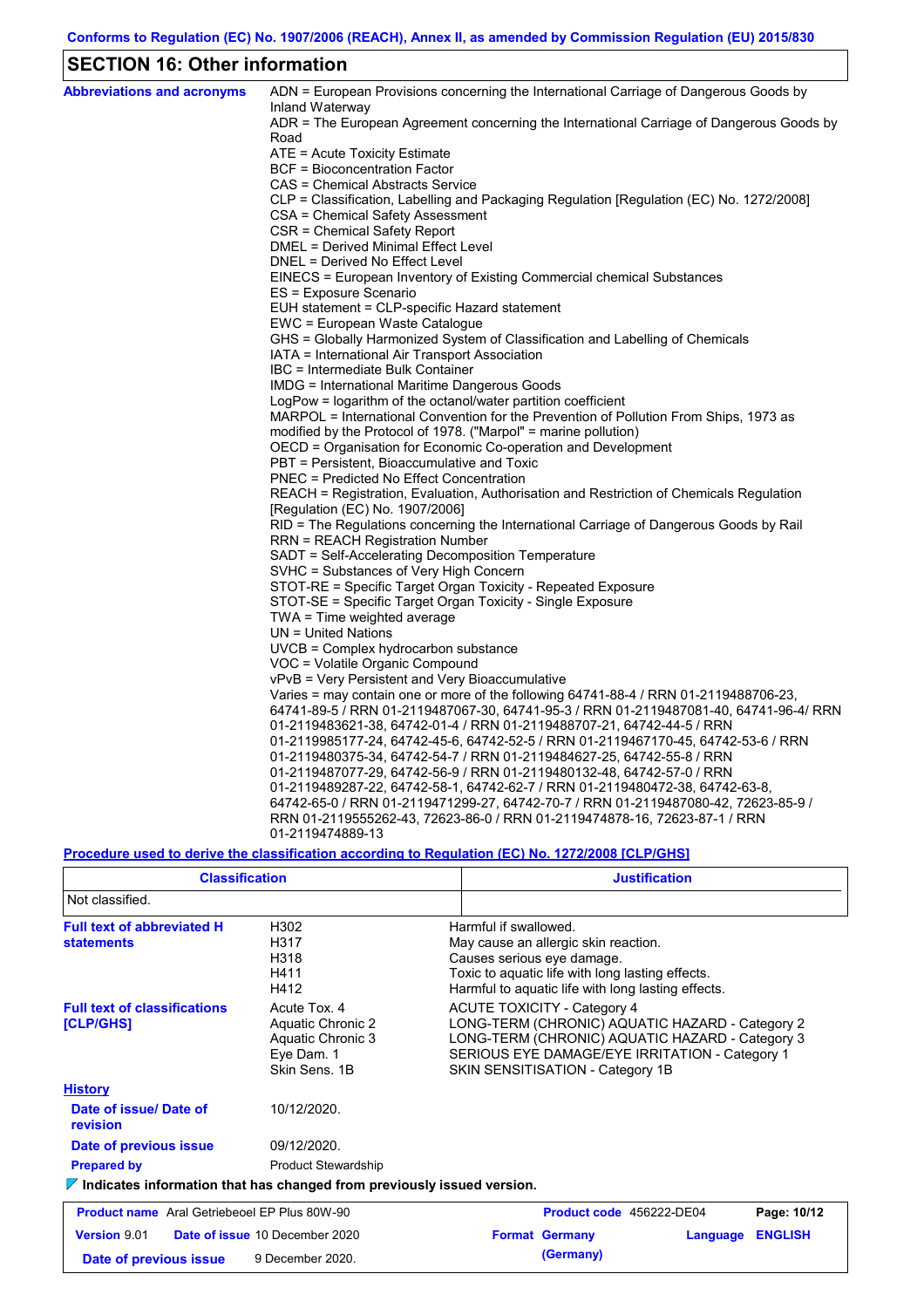## **SECTION 16: Other information**

#### **Notice to reader**

All reasonably practicable steps have been taken to ensure this data sheet and the health, safety and environmental information contained in it is accurate as of the date specified below. No warranty or representation, express or implied is made as to the accuracy or completeness of the data and information in this data sheet.

The data and advice given apply when the product is sold for the stated application or applications. You should not use the product other than for the stated application or applications without seeking advice from BP Group.

It is the user's obligation to evaluate and use this product safely and to comply with all applicable laws and regulations. The BP Group shall not be responsible for any damage or injury resulting from use, other than the stated product use of the material, from any failure to adhere to recommendations, or from any hazards inherent in the nature of the material. Purchasers of the product for supply to a third party for use at work, have a duty to take all necessary steps to ensure that any person handling or using the product is provided with the information in this sheet. Employers have a duty to tell employees and others who may be affected of any hazards described in this sheet and of any precautions that should be taken. You can contact the BP Group to ensure that this document is the most current available. Alteration of this document is strictly prohibited.

|                        | <b>Product name</b> Aral Getriebeoel EP Plus 80W-90 | <b>Product code</b> 456222-DE04 |                         | Page: 11/12 |
|------------------------|-----------------------------------------------------|---------------------------------|-------------------------|-------------|
| <b>Version 9.01</b>    | <b>Date of issue 10 December 2020</b>               | <b>Format Germany</b>           | <b>Language ENGLISH</b> |             |
| Date of previous issue | 9 December 2020.                                    | (Germany)                       |                         |             |